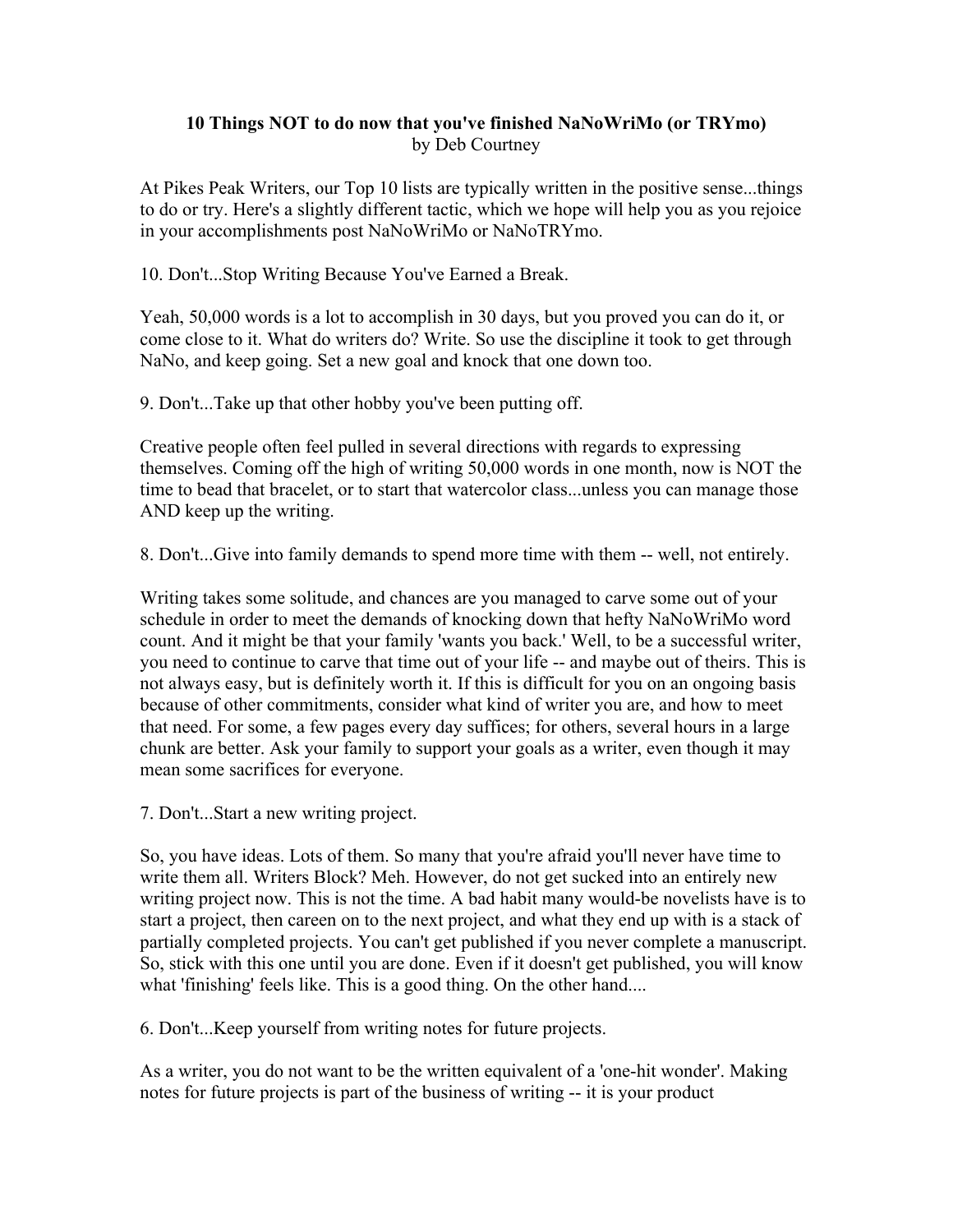development phase. So, while you don't want to distract yourself from completing your current manuscript, do make the time to write notes and capture your ideas for future projects. A "future" file is an important part of being a working author.

5. Don't. Lose momentum.

An object in motion tends to remain in motion unless acted upon by an outside influence. This is a paraphrase of the Law of Inertia, and it is applicable in many areas of our lives, in a figurative sense as well as a literal, physical one. You spent the entire month of November gaining momentum (even if you are not aware that's what you did); do not let an outside force keep you from maintaining that momentum. Writers write...so keep doing it.

4. Don't...Stop refining your craft/learning new things.

So, one manuscript drafted. Feel good about it. But you are far from an industry professional -- now might be a good time for some refreshers on editing, or story arc, or on anything which you know gave you trouble as you were finishing your draft. Anything which will help you in the editing/rewriting/refining process will be a good use of your time right now, as long as you are willing to put what you learn to work on this project.

3. Don't...Think you are done.

Writing a novel is hard work and it takes a long time, and there are several phases between first draft and final version. However, by achieving first draft you have managed something few would-be writers ever will. Celebrate, but be prepared for the rest of the work.

2. Don't...Underestimate the value of letting your work steep.

Notwithstanding that this article encourages you to keep going so as not to lose momentum, some writers need some time away from their work in order to be able to approach the editing process with new eyes. In other words, if you are so close to your own words that you can't bear to part with any of them, it might be time to put the manuscript in a figurative drawer for a few weeks and approach it when you are in a more critical frame of mind. However, beyond making notes for future projects, don't get completely pulled away from this one. Stay with it until you're done.

1. Don't…Send your NaNo project to an agent or editor

You. Are. Not. Done. Yes, you finished NaNoWriMo. You have a manuscript. But the unfortunate fact is: you are not finished writing. For one thing, a typical novel has about 80,000 words, not 50,000. But more than just adding words, you need to edit and refine until you have a tight, gorgeously crafted story. Until you have that, do not send it to an agent or editor. You will likely just get it back, and you may burn your 'in' with that publishing industry professional in the process. I have it firsthand that some industry